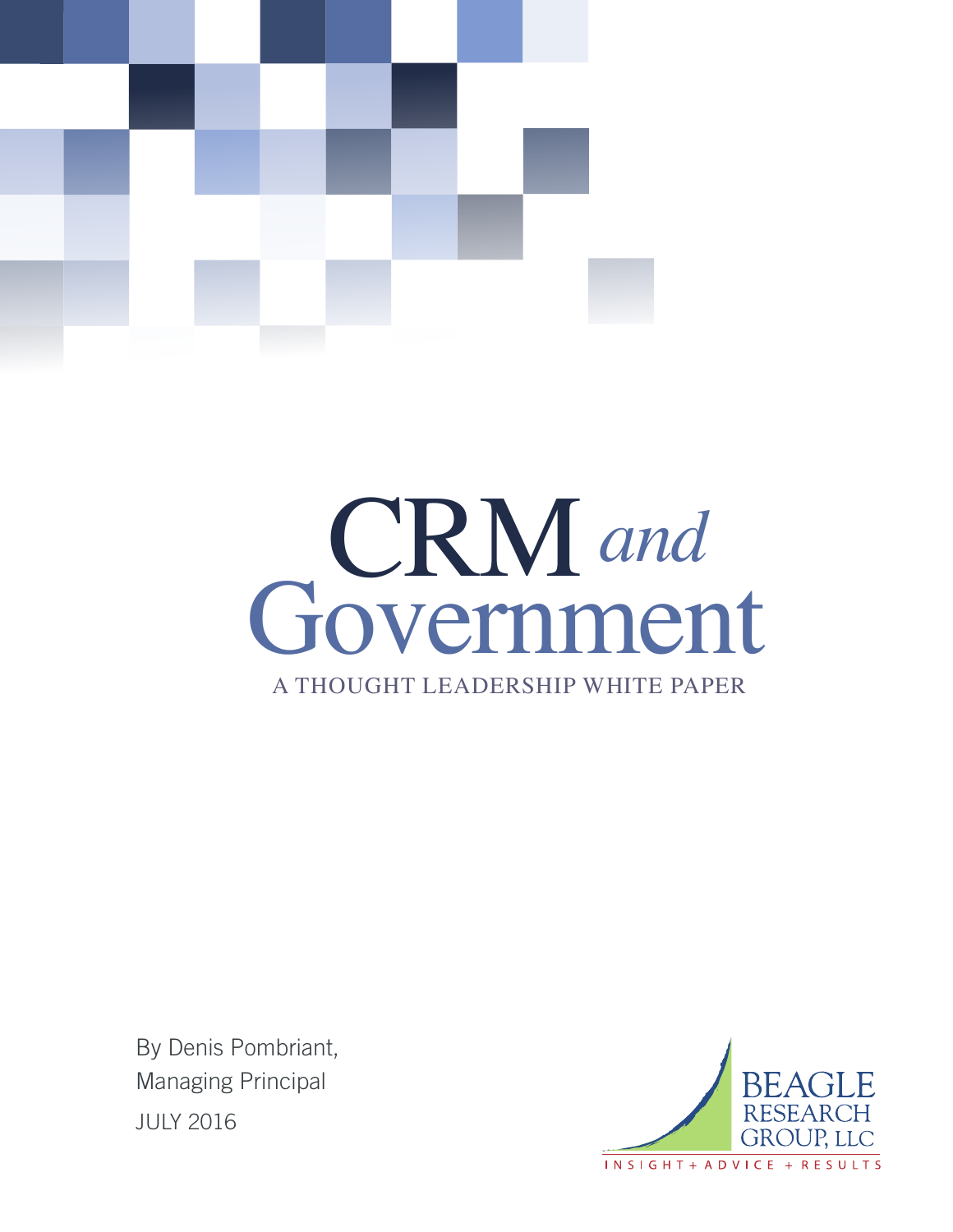

# Something's broken

The connection between government and constituents in modern democracies has been strained by the decline of journalism. Many would argue that the fourth estate had and still has the solemn obligation to act as the intermediary between government and its consumers, conveying information mostly in one direction from government to citizens. But that relationship has frayed. The operating premise had always been that journalism—whether print or broadcast—could pay for itself by generating sufficient audience so that advertisers would choose to buy placement for their messages in line with the news. Thus the financial health of news organizations would be assured.

But the evolution of the Internet and its advertising model has rendered much of broadcast advertising obsolete. This is not necessarily news. Publications once made a good living selling display ads, personals, help wanted, and other things that people and businesses were happy to buy in exchange for audience reach. But many of these classes of advertising have been taken over by Internet functions that are faster and less expensive or free thus reducing or eliminating important sources of revenue for news organizations.

Adwords and social media have replaced the function of old-line ads leaving journalism to seek other ways to generate revenue to support itself. At first few people noticed the problem as media cut staff, curtailed operations or quietly went out of business because many strived to continue to deliver their quality and quantity of journalism with diminished resources. At the same time, the number of journalism outlets exploded with new content sources springing up on-line and on cable while print media's footprint contracted.

Some of this has contributed to the rise of insular news, consumer groups, and slanted reporting, which has created echo chambers. Conservatives report conservative news to conservatives while liberals report liberal oriented news to liberals. Getting news that has not been predigested in some form or another is becoming increasingly difficult.

To survive journalism business models had to change and insidiously the content of the content began to change. Today, many critics agree that journalism outlets are happy to cover a controversy surrounding an issue rather than the issue itself.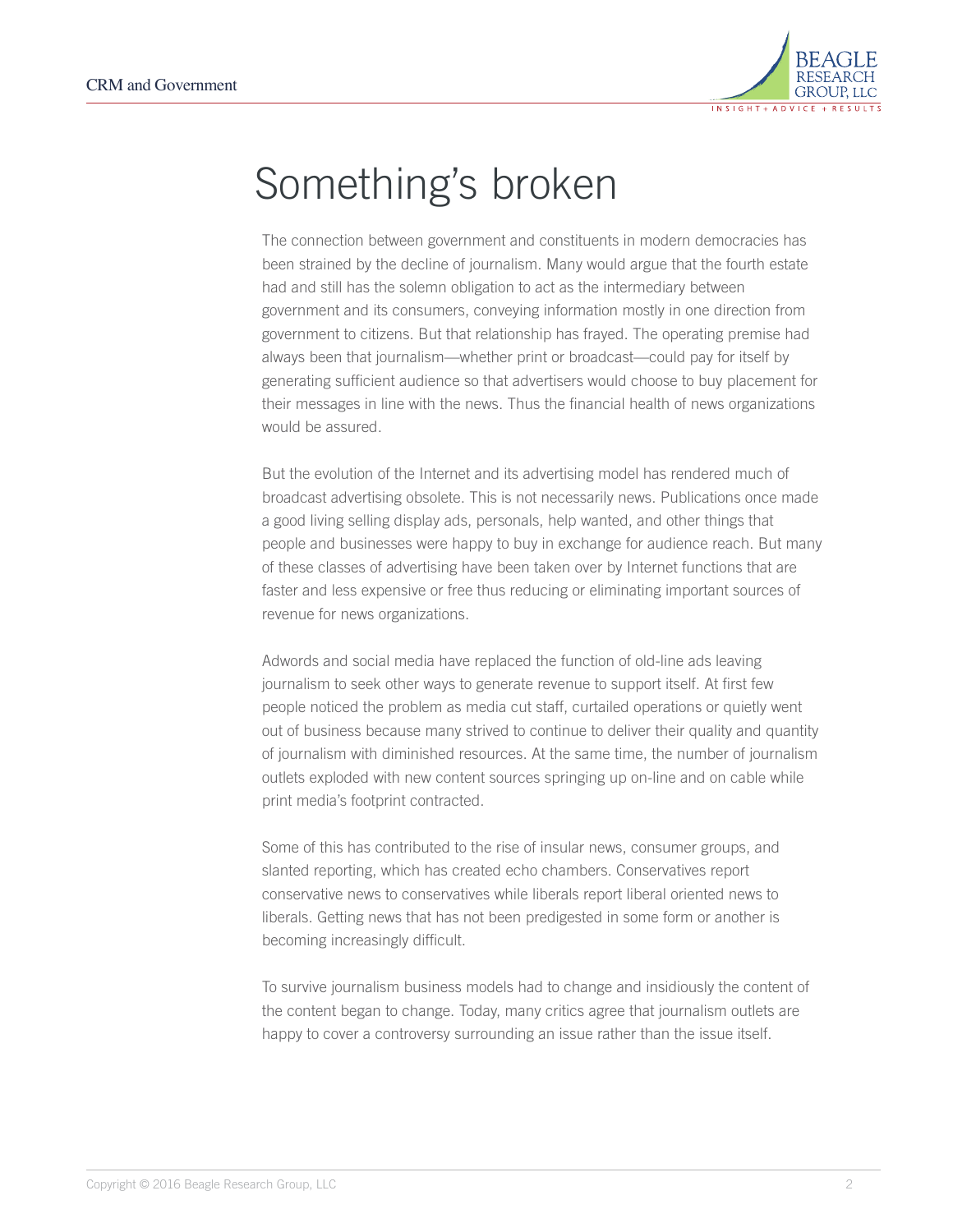

With these fundamental changes it begins to strain credulity to say that journalistic outlets can still cover the news fairly and rigorously. To be sure many outlets still do a fine job of reporting.

But the recent Gawker<sup>1</sup> suit in the U.S. is an example of a business purporting to be a news organization which had focused on exposing salacious details of people's lives without much attention paid to the public good. Gawker was sued for running a surreptitious video of a former professional wrestler having sex with a friend's wife. Interestingly at least part of the legal bill was paid by Peter Thiel, a wealthy venture capitalist who'd been previously outed as a homosexual by Gawker. The jury in the case awarded the wrestler \$140 million in damages and an appeal is pending. Meanwhile Gawker has explored bankruptcy.

It is hard to say what the value is to the public of such salacious reporting other than to attract viewers to advertisers. But the modern example is not unique or even new. If we go back a century—to the golden age of newspapers—major cities had multiple news organizations and each one delivered news in what was sometimes euphemistically called a point of view. It was not hard to figure that some papers supported conservative or particular party ideas while others took more progressive approaches. These outlets spawned the rise of yellow journalism or the yellow press as well as muckraking.

### Yellow journalism

The late historian and journalist, Frank Mott<sup>2</sup>, who won a Pulitzer Prize for History for his book, A History of American Magazines, said that yellow journalism has five characteristics:

- 1. Scare headlines in huge print, often of minor news.
- 2. Lavish use of pictures, or imaginary drawings.
- 3. Use of faked interviews, misleading headlines, pseudoscience, and a parade
- of false learning from so-called experts.
- 4. Emphasis on full-color Sunday supplements, usually with comic strips.
- 5. Dramatic sympathy with the "underdog" against the system.

Consumers of many print and cable news sources might find a lot in common between some of their current news media and the yellow journalism of the later 19th and early 20th centuries.

<sup>&</sup>lt;sup>1</sup> https://en.wikipedia.org/wiki/Bollea\_v.\_Gawker, sampled on July 26, 2016.

<sup>2</sup> https://en.wikipedia.org/wiki/Yellow\_journalism, sampled July 26, 2016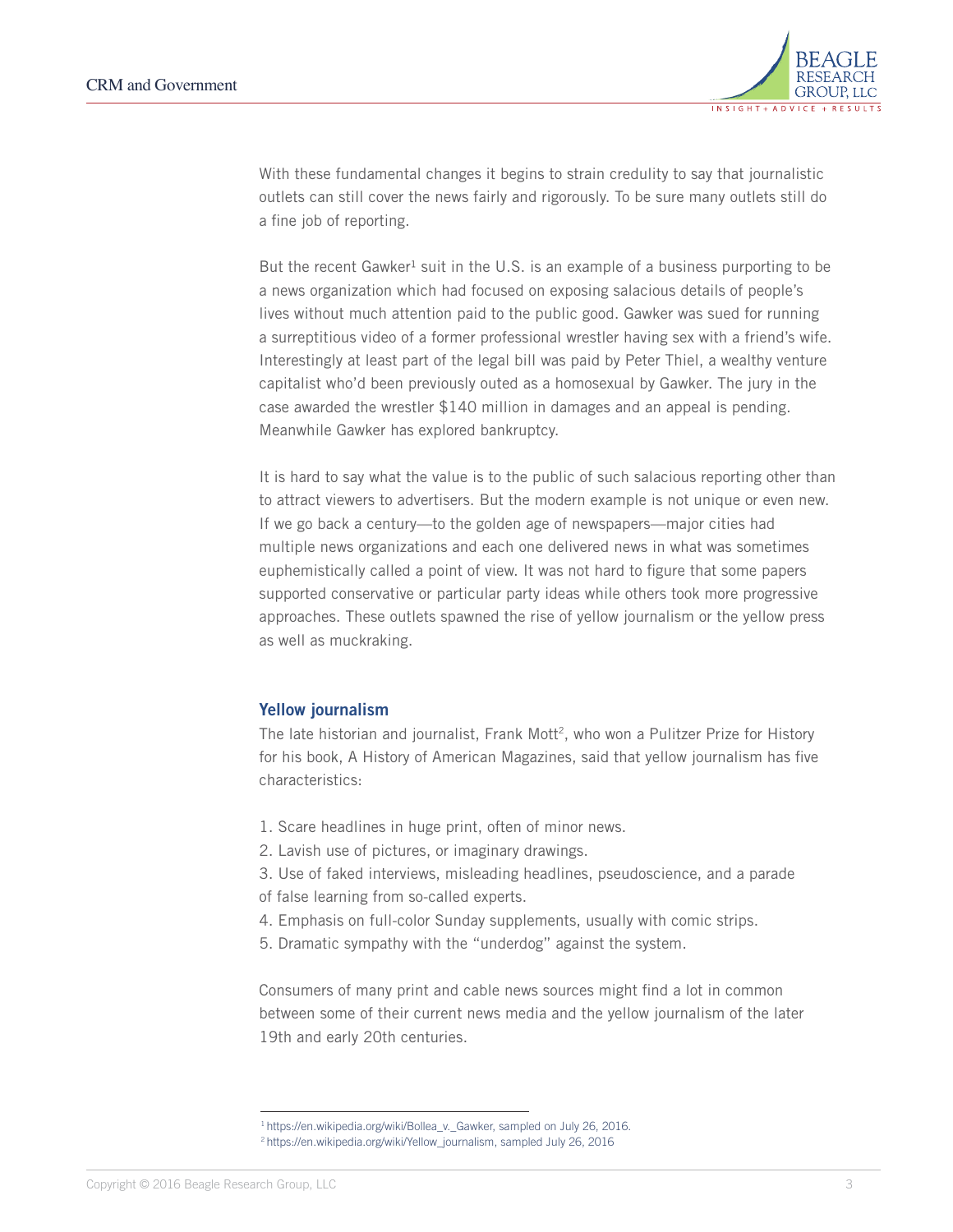

## **Muckraking**

Muckraking3 got its baptism from President Theodore Roosevelt. A writer himself, Roosevelt had an interest in ensuring the news was accurate and he elevated Whitehouse press coverage by giving the press secretary cabinet status and other measures. He also took an active role in managing the Whitehouse press corps. When reporters went their own ways on stories investigating and reporting on things that Roosevelt did not approve of, he called it wallowing in the mud and from there it was a short hop to calling its practitioners muckrakers. In truth much of today's investigative journalism has its origins in the muckrakers of the Progressive Era. Progressives were able to support investigative journalism because there were news outlets like McClure's, Munsey's, and Cosmopolitan magazines. They attracted some of the best journalists of the age including Ida Tarbell and Lincoln Steffens.

### Modern times

Today's journalism is both the same and different. The 24-hour news cycle with its expanding number of outlets and points of view provides more information than most people can digest. Outlets interested in attracting the largest audiences possible may play loose with things like fact checking. One serious example occurred in the recent UK Brexit referendum. Proponents of leaving the European Union campaigned on, among other things, the idea that the UK was then sending in excess of 400 million pounds per day to the EU.

Proponents insisted that money could be redirected to the National Health Service when the UK left the  $EU<sup>4</sup>$ . But on the end of voting a leader of the Leave movement, Boris Johnson former mayor of London and conservative party member, began back tracking on the promise. The real number turns out to be closer to 150 million pounds per day, about a third of what was promised by the Leave agitators. Still the vote happened, there was a result, the government of David Cameron fell, and its successor led by Theresa May must cope with implementing the people's will.

<sup>3</sup> https://en.wikipedia.org/wiki/Muckraker, sampled July 26, 2016

<sup>4</sup> http://www.independent.co.uk/news/uk/politics/will-brexit-save-taxpayers-moneynhs- eu-referendum-vote-leave-a7049501.html, sampled July 26, 2016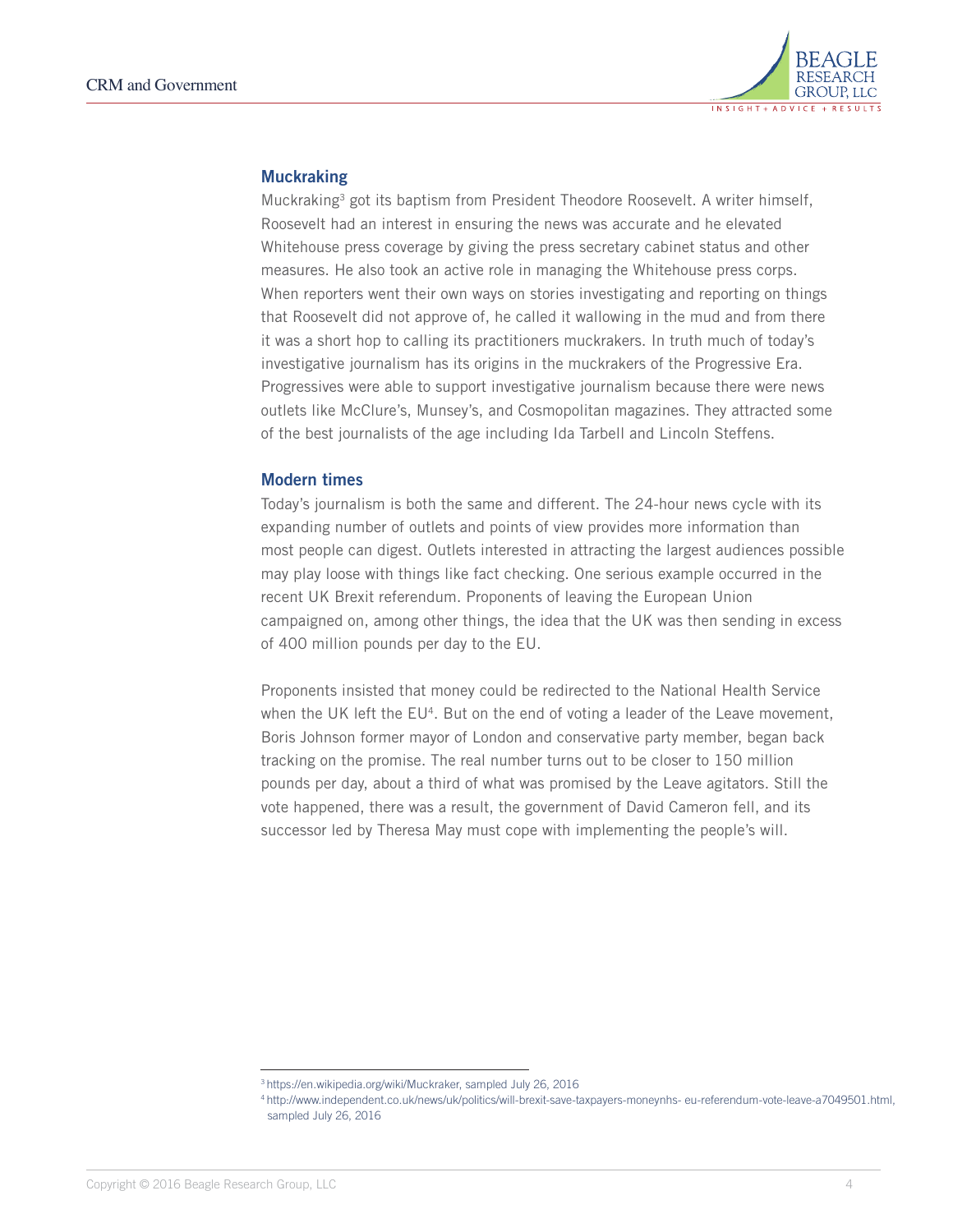

# Possible solutions

If you look at the Brexit campaign or the U.S. presidential contest, you might conclude that all parties treat the truth as a quaint artifact and plunge ahead saying anything they please. But actually, for any given issue one party is telling the truth, more or less, while the other is promising to repeal the law of gravity. This sets up an unequal dichotomy since repealing gravity with all the associated chaos it would bring is much, much sexier than most forms of truth telling.

In the U.S. market, fact checking has become a part of responsible journalism though it is unevenly applied. But fact checking is an after-the-fact action that does not always yield useful results. The last 50 years have given us ample examples of why after-the-fact action, or any post event attempt to rectify an imperfection, is not a good or useful idea.

For instance, in the 1970's and 80's we discovered that quality manufacturing could not be accomplished through final inspection (another after-the-fact action). Using principles first set forth by W. Edwards Demming<sup>5</sup>, manufacturers eventually concluded that they had to embed quality controls and actions in manufacturing processes so that errors could be corrected or even prevented long before a final product was rolling off the assembly line.

In the CRM era we learned much the same lesson about customer-facing business processes. We've developed detailed understanding of the customer journey even modeling those journeys so that vendors can better predict customer actions and the next best possible actions and offers.

This is the fundamental problem government faces in the 24-hour news cycle with an ironically diminished capacity of journalism to inform the public. Also, older and slower forms of communication including TV, cable, radio, and print journalism are mediating the government-constituent relationship, while the news cycle operates fundamentally at the speed of social media. In all of this government is almost powerless to control its message.

# A workable paradigm

All of these issues have been faced before in the private sector as customers have taken to the Internet and to social media to denounce vendors for poor service, product defects, or even simple misunderstandings. The solution for business has

<sup>5</sup> https://en.wikipedia.org/wiki/W.\_Edwards\_Deming, sampled July 26, 2016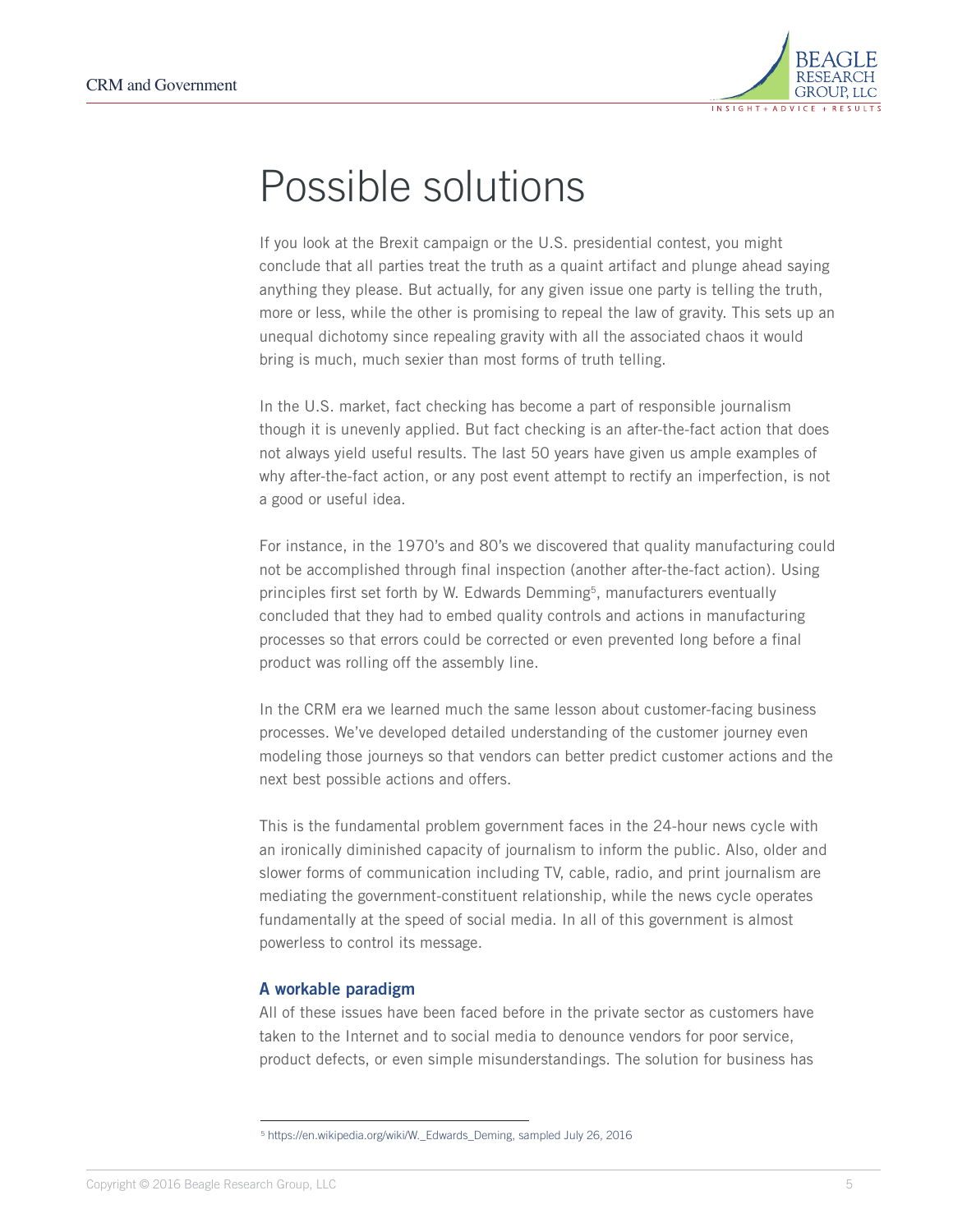

been to implement a series of advanced and well-integrated CRM solutions to help businesses compete in newly reoriented markets.

Now we face the same basic problem in the last bastion of old style broadcast media, government. Government still communicates with its consumers as it did in the heyday of broadcast TV or even in the golden age of newspapers. In a largely one-way process governments issue information that is distributed by the media. As we've seen these media are not in the best shape to perform their self-appointed duties though to be fair, results are mixed. A version of this solution could work well for the vital relationship between governments and citizens.

The conventional broadcast media may still cover the issues but increasingly they spend much time covering the controversies around the issues, which might have little to do with the issues themselves. In the process, news consumers get less of what they need to make intelligent decisions. Worse, the coverage can lag events by as little as seconds in the case of social media or days where print is concerned. True, there is greater analysis with time from an event but as is too often the case, by the time the analysis catches up, a new issue has the public's attention. In this condition, it is nearly impossible to fact check or catch mistakes before the public latches on to the new bright and shiny object.

This condition is not useful for a democratic entity like a government because it prevents the free flow of information and degrades transparency. Having the wrong information is the same as not being transparent at all.

### The CRM paradigm

CRM solutions include, but are not limited to, customer databases integrated with social media, community data gathering, mobile devices, and analytics all designed to work together to capture customer data, analyze it to come up with reasonable alternatives, and to deliver the business's offers and information on the platforms where customers want to consume vendor information e.g. anything from smartphones to traditional desktop computers.

This has two advantages. First it creates the semblance of a one-to-one relationship. In reality the relationship is more one-to-many but the experience a customer comes away with is that a vendor heard a unique issue and responded to it with precision. Also, most customers and most constituents don't have time for real one-on-one relationships and studies have shown that the interaction efficiency counts for a great deal in the eyes of customers.

Secondly, using CRM provides a closed loop of stimulus-response and possibly multiple iterations. By capturing customer data and analyzing it for high and low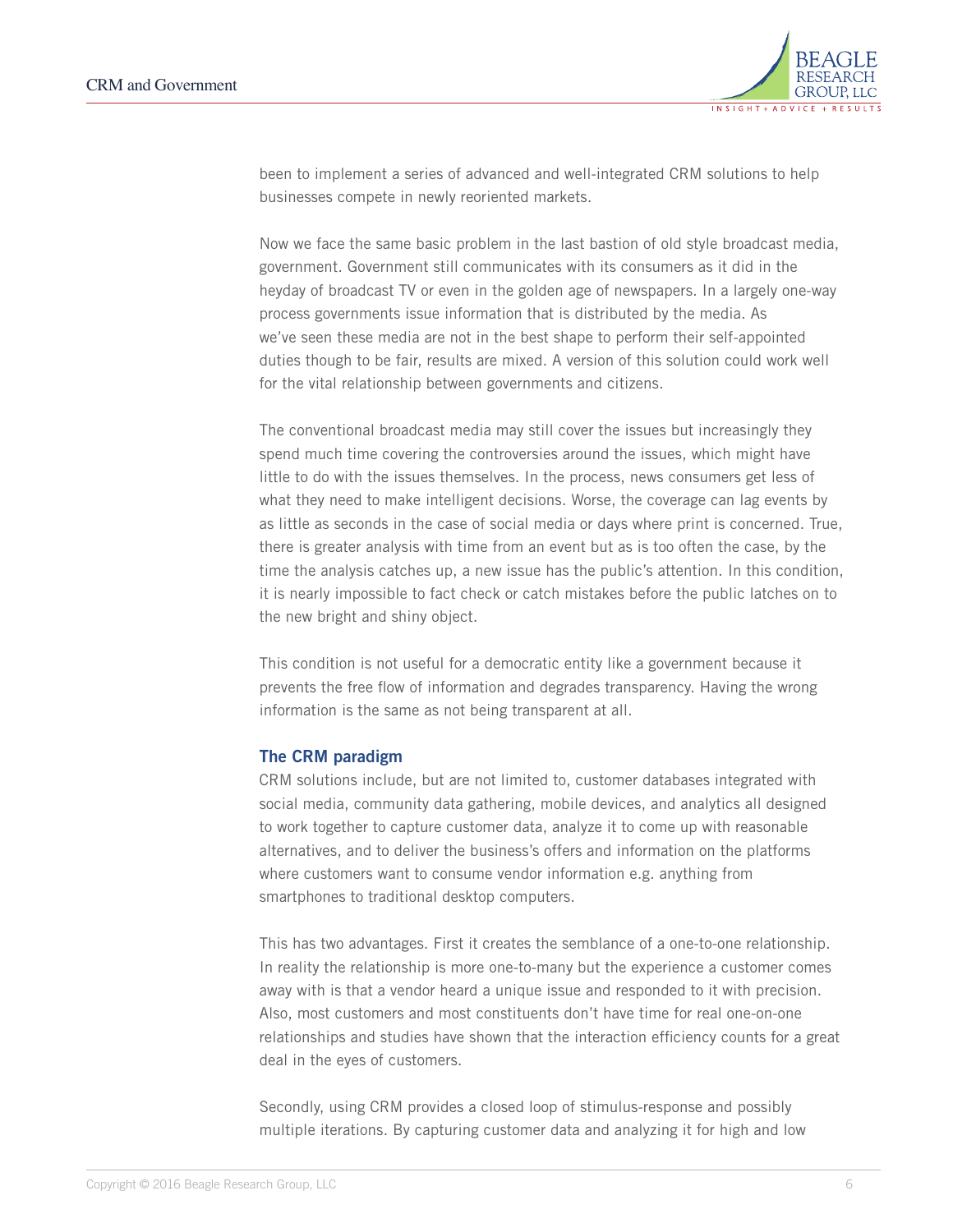

points, vendors can understand what's trending in the customer base and perhaps take action before a trend becomes a stampede. These are all things that would benefit the government-constituent relationship as well.

As business users have seen with increasing effectiveness over the last two decades, customer relationship management tools and techniques have become increasingly effective at helping businesses to understand customers and their needs. This understanding can lead to developing better communication and trust. But these outcomes do not happen over night; they are the result of repeated iteration, a key point that businesses have learned the hard way and that governments have yet to begin learning.

At the same time, customers have learned to be more demanding in a world where so much is available on-demand. Some people might consider this an unalloyed good but it comes at a price. When customers—or constituents—discover their freedom to change their minds and go elsewhere, the vendor (or government) has to cope with keeping order in a disorderly world. Ideally, this would be where the trust built up over multiple iterations dampens the impulse for harsh reaction.

As a practical matter, the new customer paradigm has made it imperative for vendors to collect copious amounts of customer data in order to analyze it and develop their strategies. CRM has enabled vendors to become very good at anticipating customer needs and actions and—this is important—to reduce the number of surprises that endanger revenue flow, for instance. Reducing the surprises that government is prone to would be an equally good thing.

Government is in a position similar to what business faced a few years ago at the dawn of the Internet age. The old methods of sampling constituent or voter needs, attitudes, or intents, which have included focus groups and surveys are no match for the 24-hour news cycle. Old approaches do not capture enough data and it takes far too long to extract information. With every iteration of a news cycle, governments fall further behind their more nimble adversaries, their messages don't get out, and the public is left with whatever narrative the opposition chooses to deliver.

#### The Brexit example

The recent Brexit situation exemplifies many of the problems found in today's journalism and government-public interactions. Of Brexit one might say that all a citizen needed to do was to read a newspaper or watch the newscasts but which ones? More importantly, what actions did government fail to take simply because it had no sense of the public mood?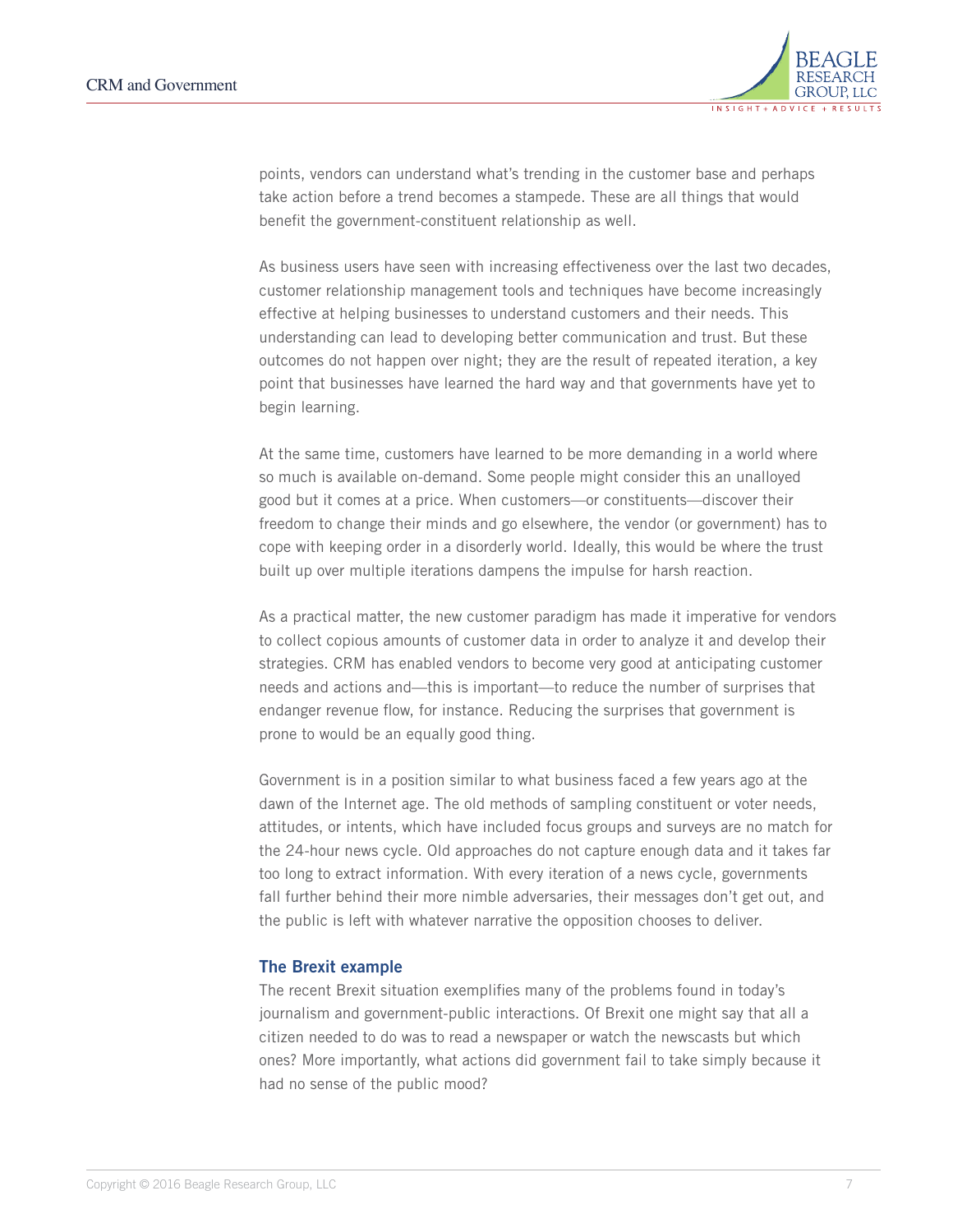

There was strong division between media outlets on whether to support Brexit or not. For example, The Guardian newspaper supported the Remain position and The Daily Mail was more on the side of the Leave contingent. Almost from the beginning the sides in the debate were dug in and it was nearly impossible to get unfiltered information on which to make an opinion.

That's what happens in the heat of a campaign and it illustrates the need for engaging upstream from an event when emotions are not as raw and persuasion is possible and this is the case for CRM in government. Consistent and convenient dialog with customers over time is the surest approach to maintaining good relations and avoiding a populist uprising.

In Brexit there were ample examples of yellow journalism as Frank Mott might have analyzed the situation. Certainly there were scare headlines and lavish use of electronic media ensured there were all kinds of pictures. But interestingly there was also disdain for expertise, another Mott tell, and ironically the very thing that all sides needed. On June 22, 2016 Oliver Wright wrote a story in The Independent with the scathing headline, "EU referendum: Economic experts warning of Brexit are like Nazis, claims Michael Gove<sup>6</sup>."

Gove like Boris Johnson was one of the leaders of the Leave campaign. On the same topic Henry Mance, political correspondent of the Financial Times, wrote in a story headlined, "Britain has had enough of experts, says Gove<sup>7</sup>," "Michael Gove has refused to name any economists who back Britain's exit from the European Union, saying that "people in this country have had enough of experts." A perfect allusion to Mott's definition of yellow press.

Finally, there's the issue of sympathy with the "underdog" against the system. Gove and Johnson designed their arguments to pit the older, disadvantaged middle class against the EU bureaucracy. Much the same can be said of the Trump campaign in America.

We could go on but the point is made. It's very difficult for government to get ahead on an issue that has apparent public support and few facts in circulation, though few would assert that applying CRM at the last minute would have done much good. Generally, implementing CRM in government settings will accomplish three things in the long term:

<sup>6</sup> http://www.independent.co.uk/news/uk/politics/eu-referendum-brexit-economylatest-live-what-it-means-michael-gove nazis-remain-leave-a7094931.html, sampled July 26, 2016

<sup>7</sup> http://www.ft.com/cms/s/0/3be49734-29cb-11e6-83e4-abc22d5d108c.html#axzz4FWkchYCh, sampled July 26, 2016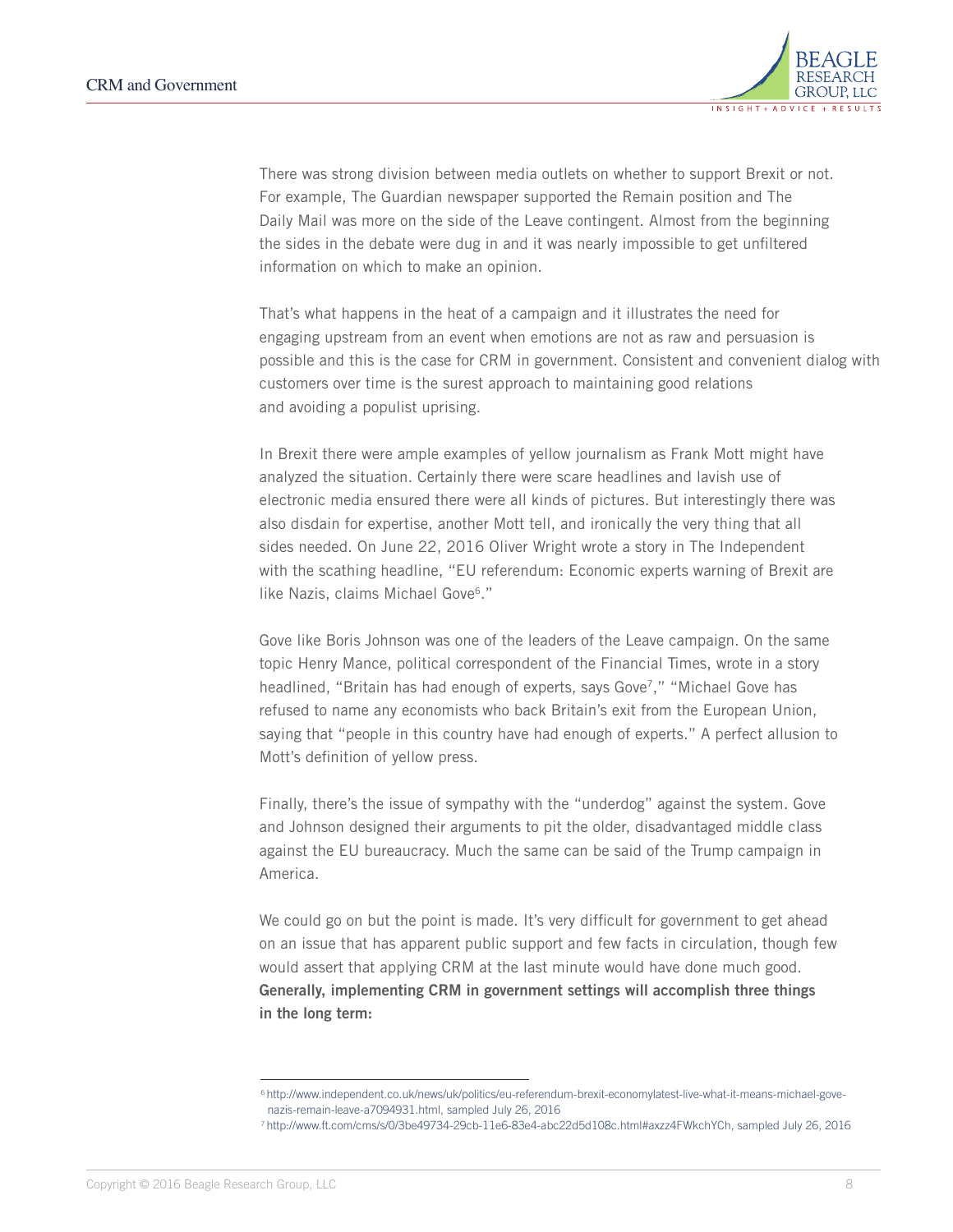

- 1. It will enable government to do a better job of making its facts known.
- 2. More importantly, it will enable government to do a much better job of gathering facts and understanding sentiment. The sentiment blown off in the Brexit election was growing for years but it's unlikely that politicians understood the gravity of the situation until it was too late.
- 3. It will engage people in ways not seen previously opening up government and furthering the cause of democracy. When people have a say in how things operate they take interest and are more likely to commit to a particular direction because they have a sense of ownership.

All of this comes from recent experience with CRM in business and it can work with government. But will it?

# Can CRM work in government?

Using CRM tools and strategies in government has notable advantages, but could it get over the obvious hurdles to be implemented? For instance, some sides might not see CRM as an unalloyed good given that government is more of a zero-sum game than business. So is CRM a special case of communication that can't or won't work with government or is democratic government a special case of relationship that does not fit with CRM approaches and technology?

Government may be unique in that there are potentially three sides to a discussion whereas business is more bi-polar. In business a vendor simply needs to make a case to its customers. While competing vendors each attempt to establish the same bipolar relationships one often only needs to out compete other vendors one time to earn business. In contrast politics is always about winning the same or a similar debate over and over so government should be much more oriented toward customer loyalty, which has slightly different rules.

Government interactions are three sided. Each issue may have proponents, opponents, and constituencies who may not be the same. The opponents are always contending because one will certainly lose and there is little benefit in finishing second in a race of two. In business, markets are assumed to be expanding, at least most of the time, so while in any single instance one vendor will win while others lose, the expanding market means even the losers get to fight another day.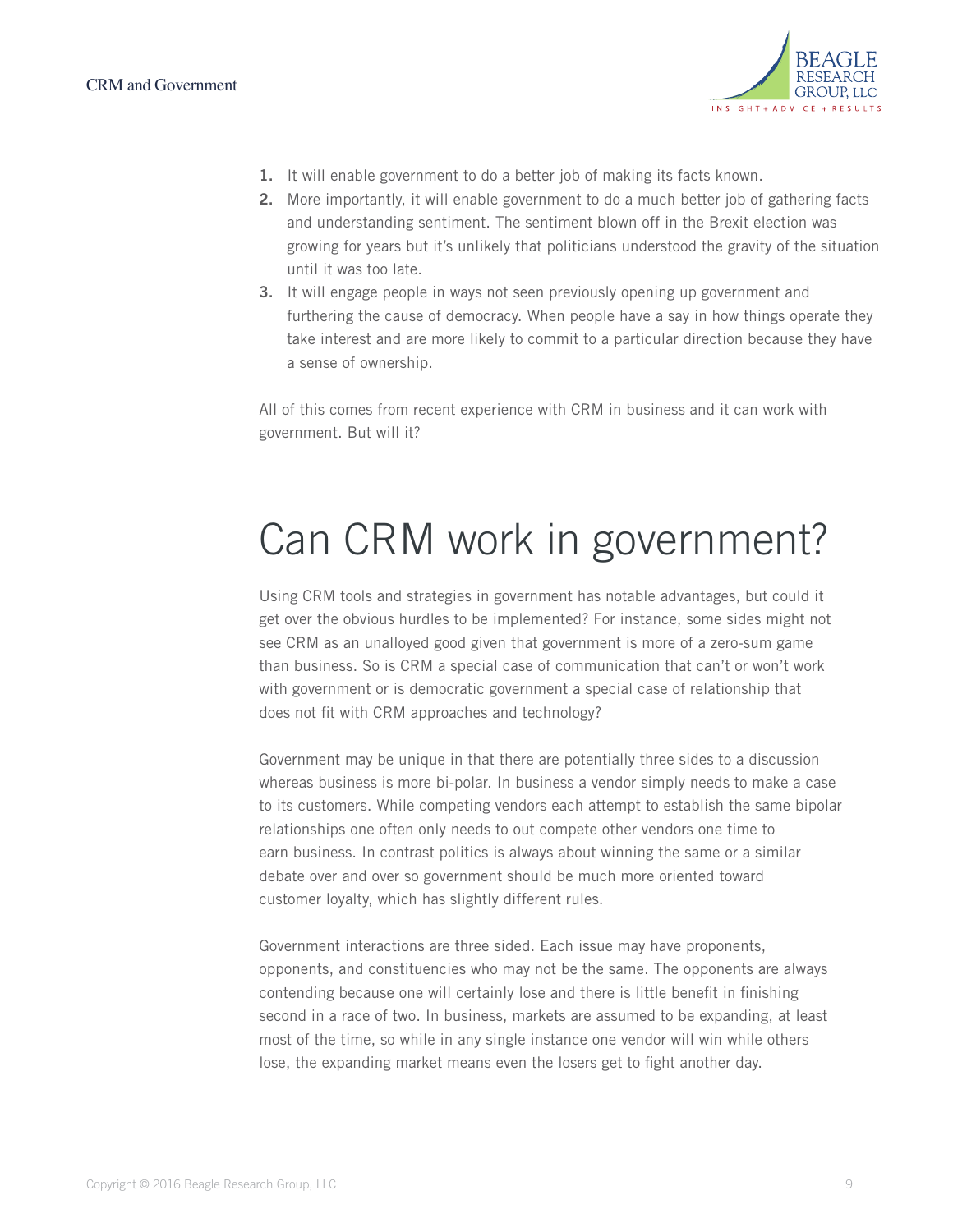

So even if CRM would work in government, it is hard to see how it could gain a foothold given that those with the power to make procurements will think more of the disadvantages of having a better-informed public than of its advantages. In zerosum situations one tends to worry at least as much, and possibly more, about losing than winning. So it is questionable whether any CRM initiative could get the proper funding.

Therefore implementing CRM for government would not be easy, at least from the perspective of getting agreement and funding from the status quo establishment types in power at any moment. Also, if CRM brings more people into the political process it can also accelerate politics even more than the 24-hour news cycle—it would be a news cycle that no one controls. With the news cycle, there's a more or less hierarchical organization of the news. There are newsmakers and there are news consumers. The newsmakers may vary from day to day but there is still a relatively small number of them to track. In true democracy everyone is equal and with CRM each has a voice.

### Democratizing democracy

CRM is a democratizing influence. Wherever it is tried CRM gives voice to people who had none and that's an idea that will cause panic among people accustomed to being at the top of the pyramid. But those people may not have much choice in the matter because we've seen that without CRM the upheavals of a plebiscite can be wrenching. But with CRM it might be possible to fine tune actions. Also, there is already enough publicly available enabling technology such as social media that not to participate in some way leaves governments at a major disadvantage, which can already be seen.

One possible win-win outcome might be the further evolution of journalism as the primary keeper of CRM. If media companies were to adopt CRM technologies, especially for data gathering and analysis, they could have a unique in-house source of credible information to attract readers and viewers. Such an approach could dampen the mood-swings that yellow journalism depends on but it could also exacerbate the problem. It all depends on sample size and its homogeneity.

A small sample or one that is homogeneous would favor greater swings on any topic. One obvious example might be sampling only middle-aged white men during the Brexit campaign. Since that group heavily favored the Leave side, amplifying findings among just that group could certainly skew the results. On the other hand, media that try for the largest and most heterogeneous samples might be able to provide the most accurate polling, which still comes with its own problems. If a